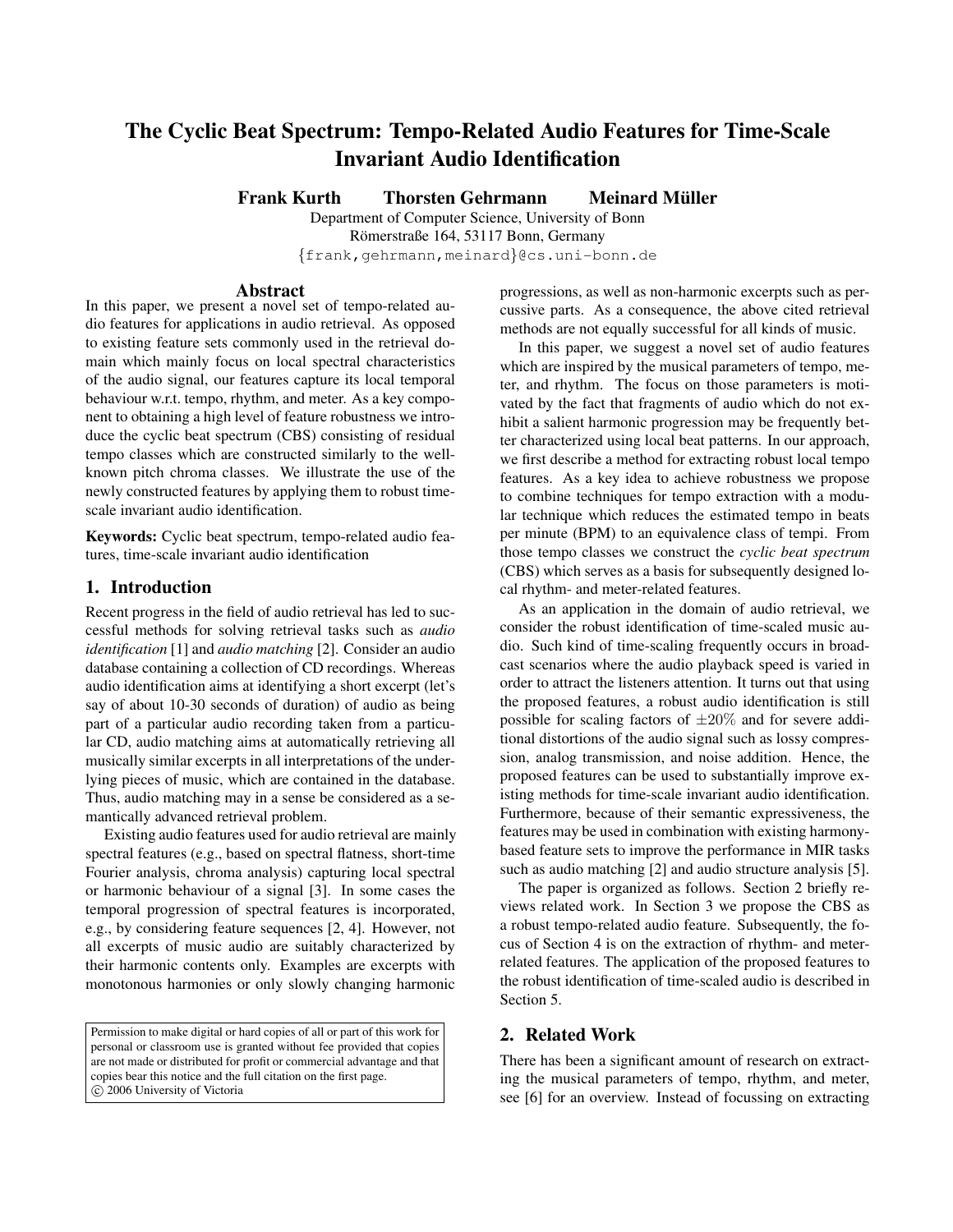strictly musically meaningful features, in this research we follow an approach previously proposed by Scheirer [7] to first derive basic tempo-related features. Those features are subsequently used to construct more robust features which are motivated by the notions of musical tempo, rhythm, and meter, although they do not exactly correspond to their musical relatives. In contrast to existing approaches, our meterand rhythm-related features are *invariant* w.r.t. time scaling of the underlying audio signal, which makes them particularly useful for time-scale invariant audio identification.

A general overview on audio identification techniques is given in [3]. The problem of audio identification for broadcast scenarios including time-scaled audio identification for relatively small scaling factors is investigated in [4]. The basic approach to efficient audio identification used in this paper is described [8]. An extension of this approach to time-scale invariant audio identification is discussed in [9] where, however, the proposed features lack some robustness against signal distortions. In the Beat-ID system, fingerprints derived from a beat analysis are used for audio identification [10]. However, time-scaled audio material is not considered.

Rhythmic features have previously been proposed as a measure of musical similarity [11]. The approach is based on using a global beat spectrum to compare two musical pieces as a whole. In contrast, in this paper we use a kind of *local* beat spectrum to derive our CBS features.

The principle of making features robust by using residuals, which will be exploited later on, has been previously used to construct chroma features. Those pitch-related features are constructed by replacing all pitches of the welltempered scale by 12 chroma classes each corresponding to one of the 12 notes  $C, C^*, \ldots, B$  [12]. Due to the identification of octaves, chroma features are robust to, e.g., variations in harmonics and timbre. Correspondingly, the proposed CBS features robustly represent certain tempo classes.

#### **3. Robust Tempo-Related Features**

The extraction of tempo-related features proceeds in two steps. First, a tempo analysis of the music audio is performed using a comb filter bank. Then some post processing results in a so called beat spectrogram which may be interpreted as a time-tempo representation of the input signal. Subsequently, for each time instant we calculate a CBS from which we extract local tempo classes.

#### **3.1. Tempo Analysis**

In a prepocessing step, a lowpass filter with 7350 Hz cutoff frequency and downsampling to 14.7 kHz is applied to an input signal  $x$  in order to restrict the signal contents to a frequency range covering the fundamental frequencies of western musical notes and to eliminate timbre information. A short time Fourier transform of step size 4.4 ms and a window size of  $M = 1024$  samples is applied to generate



**Figure 1. From top to bottom: Novelty curve of first 30 seconds taken from** *Baby one more time* **by Britney Spears, corresponding beat spectrogram, and excerpt of the local beat spectrum for sample position 3000 (corresponding to the boxed region).**

a sequence  $X(1), X(2), \ldots$  of M-dimensional spectral vectors, i.e.,  $X(t) = (X(t, 0), \dots, X(t, M - 1))$ . To extract spectral changes, first the positive novelty

$$
N[x](t) := \sum_{k=0}^{M/2-1} \max(|X(t+1, k)| - |X(t, k)|, 0)
$$

is calculated. Using an approach similar to Scheirer [7], we then apply a comb filter bank to  $N[x]$ , where the ouput

$$
y_p(t) := (1 - \alpha)N[x](t) + \alpha y_p(t - p)
$$

of each recursive filter  $y_p$  is parametrized by the resonance period p and a fixed resonance factor  $\alpha$ , which will be chosen as  $\alpha = 0.5$  for the purpose of this paper. For a particular underlying sampling rate, each resonance period  $p$  (in samples of the novelty curve) corresponds to a (reciprocal) *tempo* value  $b(p)$  in beats per minute (BPM). Omitting technical details, we choose the resonance periods to cover a tempo range of 40–320 BPM for the experiments discussed later on. To emphasize resonance frequencies, we perform a smoothing operation on each of the resonator filter bands. This results in the *beat spectrogram*  $B = B[x]$ , with

$$
B(t, p) := \sum_{\tau = -r}^{r} |y_p(t + \tau)|^2
$$

representing the amount of resonance for a resonance period of p samples contained in a neighborhood of  $2r + 1$  samples around time position t. Here we choose  $r = 2300$  such that smoothing is performed in a window corresponding to 20 seconds of duration. In what follows we will be interested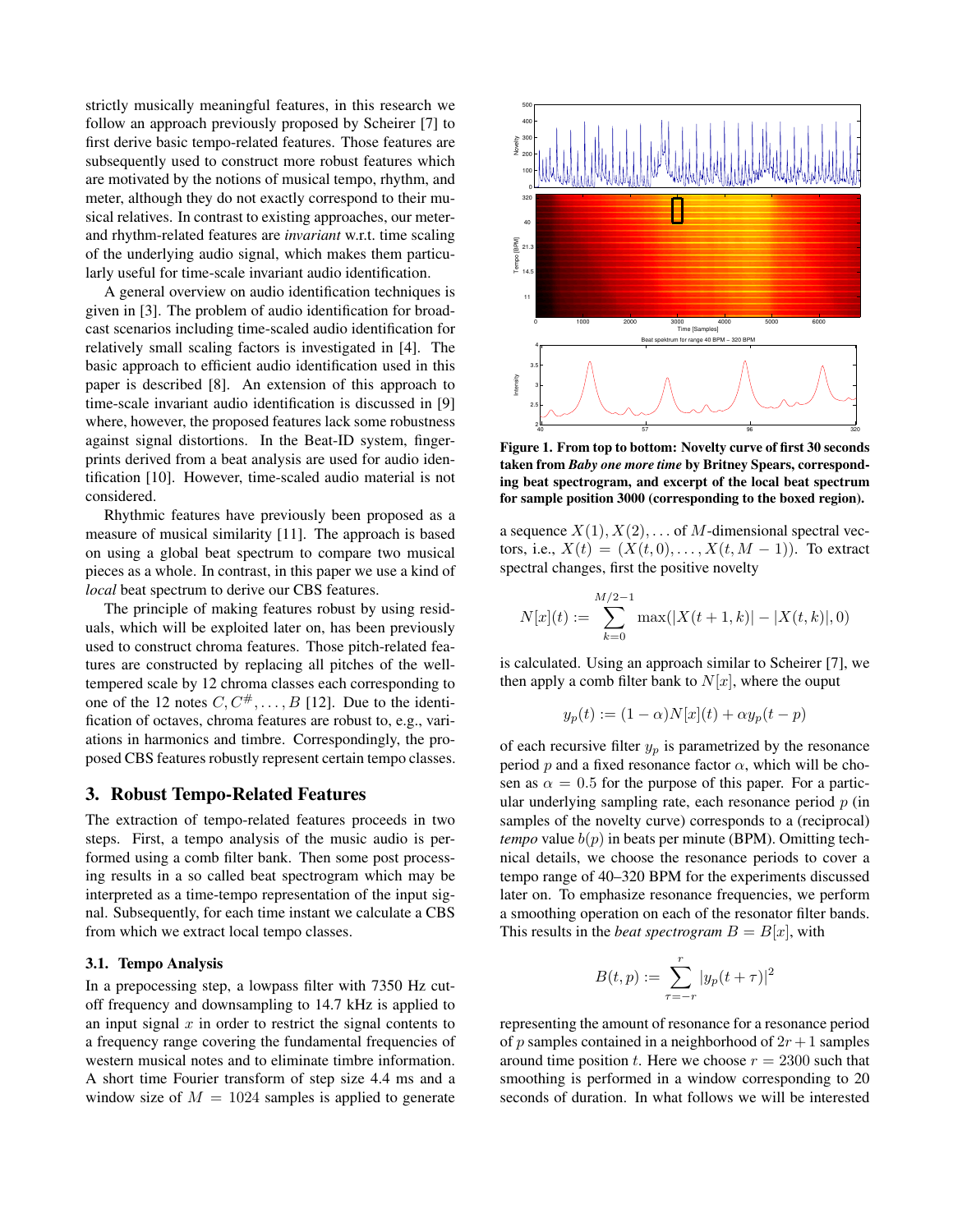

**Figure 2. Calculation of CBS: input signal (time domain) consisting of two periodic clicks (top), tempo analysis covering 8 tempo octaves (center), summed CBS (bottom).**



**Figure 3. The CBS (bold curve) is obtained by summing up tempo intensities of all eight tempo octaves.**

in values of the beat spectrogram for a fixed time position t. Correspondingly, the columns  $B(t, \cdot)$  of B will be called *(local) beat spectrum* at position t.

Fig. 1, from top to bottom, shows the novelty curve of the first 30 seconds taken from *Baby one more time* by Britney Spears, the beat spectrogram, and an excerpt of the local beat spectrum at position 3000. Note that the tempi are given in BPM. The sequence of beats in the underlying music may be observed as sequence of pulses in the novelty curve, inducing resonances in the outputs of the comb filters which occur as bright rows in the beat spectrogram (second graphic) and as peaks in the local beat spectrum (bottom graphic).

#### **3.2. Cyclic Beat Spectrum**

A canonical approach to extract local tempi of a signal  $x$ at position  $t$  now consists of determining the peak positions of the beat spectrum vector  $B(t, \cdot)$  (see bottom graphic of Fig. 1). Unfortunately, the beat spectrum not only empha-

sizes the fundamental tempo but also the corresponding harmonics, i.e., the 2-, 3-, 4-,... fold tempo, and subharmonics, i.e., the 1/2-, 1/3-, 1/4-,. . . fold tempo, and therefore tempo confusions are likely to occur. As an illustration, consider Fig. 2, showing an excerpt of a local beat spectrum of an input signal consisting of two superimposed sequences of periodic clicks with a ratio of 1:3 of the corresponding clickfrequencies G and g. Let  $H_1, H_2, \ldots$  and  $S_1, S_2, \ldots$  denote the harmonics and subharmonics of G, whereas  $h_1, h_2, \ldots$ and  $s_1, s_2, \ldots$  denote the harmonics and subharmonics of g. Clearly, in the local beat spectrum the fundamental of  $G$  is superimposed with a harmonic of  $q$  whereas the fundamental of  $q$  coincides with a subharmonic of  $G$ . Furthermore, the subharmonics constitute some dominant peaks with amplitudes close to those of the fundamentals. Hence, a simple peak picking approach is likely to confuse the real (fundamental) tempi with the (sub-) harmonics' tempi.

To avoid such kind of tempo confusion and hence make the extracted local tempi more robust, we propose to *identify* fundamental tempo frequencies and their  $2<sup>k</sup>$ -fold (sub-) harmonics, k an integer, using a concept similar to that of chroma classes in the pitch domain [12]. For this, we first subdivide the local beat spectrum into *tempo octaves*. In analogy to musical octaves, where two notes are assigned the same chromatic pitch if their frequencies  $f_1, f_2$  are related by  $f_1 = 2<sup>k</sup> f_2$  for an integer k, we partition the beat spectrum into  $tempo$  *octaves* by assigning two tempi  $\nu_1$  and  $\nu_2$  the same *tempo class*, if  $\nu_1 = 2^k \nu_2$  for an integer k. Choosing 10 BPM as a lower tempo limit, tempo octave 1 covers the range of [10, 20) BPM, tempo octave 2 covers [20, 40) BPM, etc. For sake of illustration, we chose the beat spectrum in Fig. 2 to cover the first eight tempo octaves. Note that in this figure, the tempo axis is spaced logarithmically, hence all of the octaves are of equal size.

In a second step, we add up all tempi corresponding to the same tempo class. To be more precise, for a fixed position t, assume that we start with a beat spectrum  $B(t, p_1)$ ,  $\ldots$ ,  $B(t, p_A)$  calculated for A logarithmically spaced tempi  $\nu_1, \ldots, \nu_A$ , where for each  $k, p_k = b^{-1}(\nu_k)$  is the resonance period corresponding to tempo  $\nu_k$ . In particular, we fix  $\nu_1$  at a certain tempo (in BPM) and let  $\nu_i := 2^{(i-1)/L} \nu_1$ for an integer L with  $A = LK$ . Hence each tempo octave is sampled at L tempi. The CBS  $\vec{c}(t) = (c(t, i))_{i=1}^L$  at position  $t$  is then calculated by summing over all tempo octaves:

$$
c(t,i) := \sum_{k=0}^{K-1} B(t, p_{i+kL}).
$$

In our experiments, we selected  $\nu_1 := 40, L = 30$ , and  $A =$ 90, resulting in the above range of 40–320 BPM covering  $K = 3$  tempo octaves.

As for any tempo  $\nu$ , all tempi of the form  $2^k \nu$  are identified, the resulting spectrum may indeed by considered as cyclic. A visual representation accounting for this fact is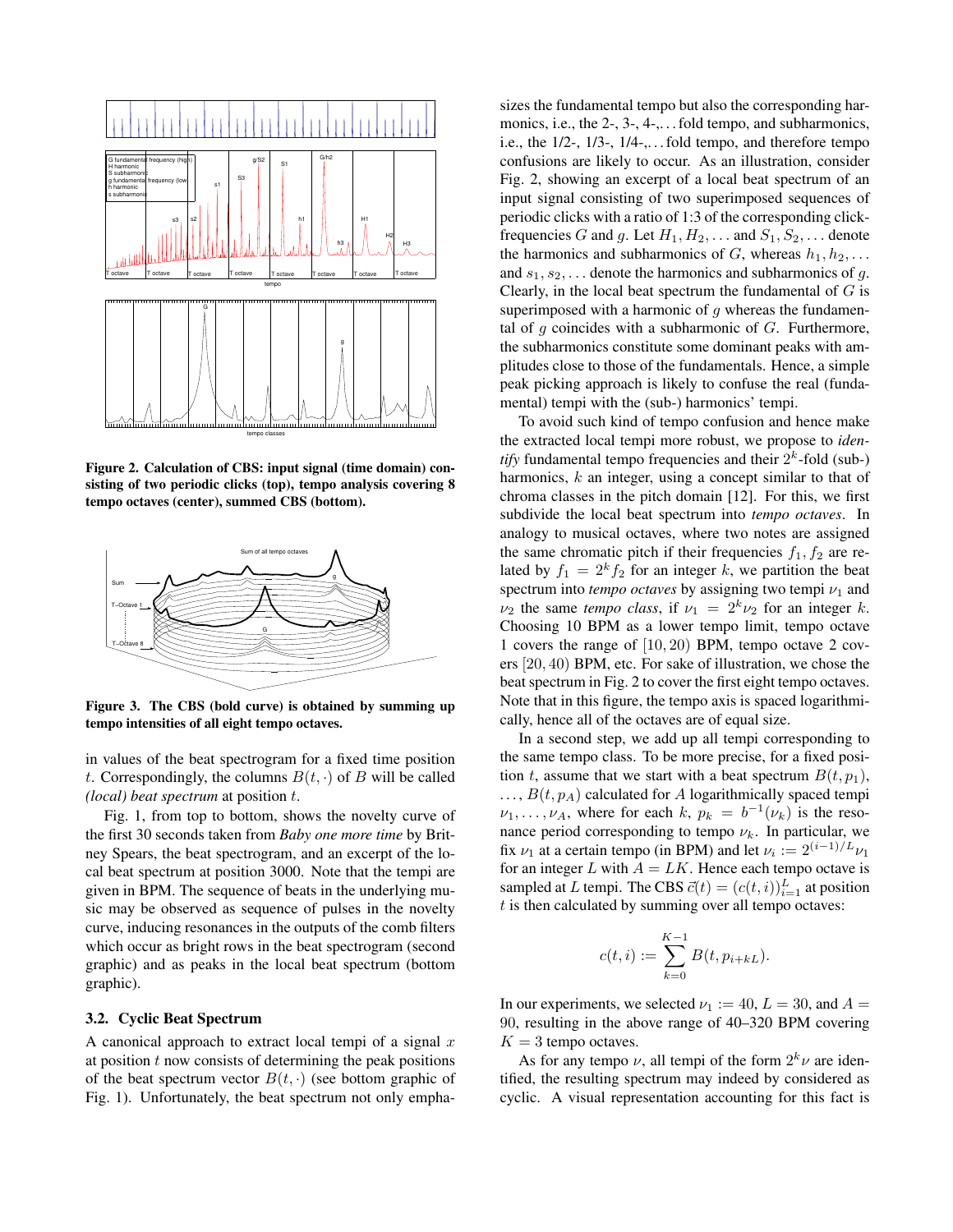

**Figure 4. Criteria for local (i), global (ii), windowed (iii) significance are combined to yield significant maxima (iv).**

shown in Fig. 3 where the eight tempo octaves are plotted as closed curves which are stacked over each other. The CBS resulting from summing over all octaves is depicted as a bold curve.

A (cyclic) tempo estimate at position  $t$  of the novelty curve may be then obtained from the CBS  $\vec{c}(t)$  by choosing  $\nu'(t) := \text{argmax}_{\ell} c(t, \ell)$ . Note that due to the modular approach,  $\nu'(t)$  only corresponds to a *class* of tempi rather than to a concrete tempo. To obtain explicit tempo values for a position  $t$ , we choose the tempo octave in the range of [80, 160) BPM as a representative and define  $\nu(t) :=$  $80 \cdot 2^{\nu'(t)/L}$ . This choice is motivated by the observation that the true musical tempo of many pieces lies in this particular BPM-range. The local *beat period*  $P(t)$  at position t may then be defined as the reciprocal value  $P(t) := 1/\nu(t)$ . We finally note that several local tempi may be estimated by considering the first few significant local maxima of the CBS.

## **4. Rhythm and Meter Features**

Whereas tempo classes may be estimated for each sample position of the novelty curve, rhythm- and meter-related features are only estimated with respect to beat positions within the underlying audio. In this section, we first describe a novel method for the time-scale invariant extraction of beat positions. We subsequently describe how time-scale invariant rhythm- and meter-related features are extracted based on those beat positions and the estimated local beat periods.

#### **4.1. Detection of Beat Positions**

Several methods for extracting beat positions from a signals novelty curve N have been described in the literature. We propose to combine the following three criteria to detect *significant maxima* of N which we will then assume to correspond to beat positions. In particular, for each local maximum at position  $t$  of  $N$  we calculate the maximum left-sided and right-sided intervals

1. 
$$
[t - k_{\ell} : t]
$$
 and  $[t : t + k_r]$ , such that N is strictly



**Figure 5. Extraction of rhythm feature**  $R(t) = |\tau - t|/P(t)$  at **beat position** t**.**

increasing and decreasing resp. (local significance),

- 2.  $[t-\kappa_\ell:t]$  and  $[t:t+\kappa_r]$ , such that  $N(t)$  is the global maximum on both intervals (global significance),
- 3.  $[t-\mathbf{k}_{\ell}:t]$  and  $[t:t+\mathbf{k}_{r}]$ , such that  $N(t)$  is the global maximum of the novelty curve windowed by a triangular window centered at t and extending  $\mathbf{k}_{\ell}$  samples to the left and  $\mathbf{k}_r$  samples to the right (windowed significance),

resulting in six *significance values*  $(k_{\ell}, k_{r}, \kappa_{\ell}, \kappa_{r}, \mathbf{k}_{\ell}, \mathbf{k}_{r})$ . For a local maximum to be significant, we require that each of its significance values exceeds a particular fraction of a beat period: First, to eliminate small local maxima resulting from noisy signal parts, we require the local significance to exceed  $\theta_1 := 1/16$  of a beat period. To achieve a minimum inter onset interval (IOI), we furthermore require the global significance to exceed  $\theta_2 := 1/2$  of a beat period. Finally, to avoid significance assignments to smaller peaks in noiselike passages, we require the windowed significance values. to exceed  $\theta_3 := 3/2$  of a beat period. The significance values assigned to a maximum at position  $t$  hence depend on the beat period at  $t$ . In particular,

$$
m(t):=\min\left(\frac{k_\ell}{\theta_1},\frac{k_r}{\theta_1},\frac{\kappa_\ell}{\theta_2},\frac{\kappa_r}{\theta_2},\frac{\mathbf{k}_\ell}{\theta_3},\frac{\mathbf{k}_r}{\theta_3}\right)
$$

is the maximum beat period such that all three significance requirements are satisfied, and a maximum at  $t$  is considered as significant if an only if  $m(t)$  exceeds the beat period  $P(t)$ .

The upper three curves of Fig. 4 illustrate each of the three individual criteria used for extracting significant maxima. Extracted maxima according to those criteria are plotted as vertical lines. The bottom plot shows the combined criterion, where all of the three requirements are combined.

#### **4.2. Rhythm Features**

The features proposed in the following are motivated by the musical notion of rhythm, i.e., the relative durations of subsequent notes and pauses within a local neighborhood of a piece of music. As we do not extract pauses, the following feature class is constructed using note- (or, more precisely, beat-) information only. Furthermore, as we use the positive novelty curve, the detected significant peaks do more likely represent onsets of actual notes rather then note ends.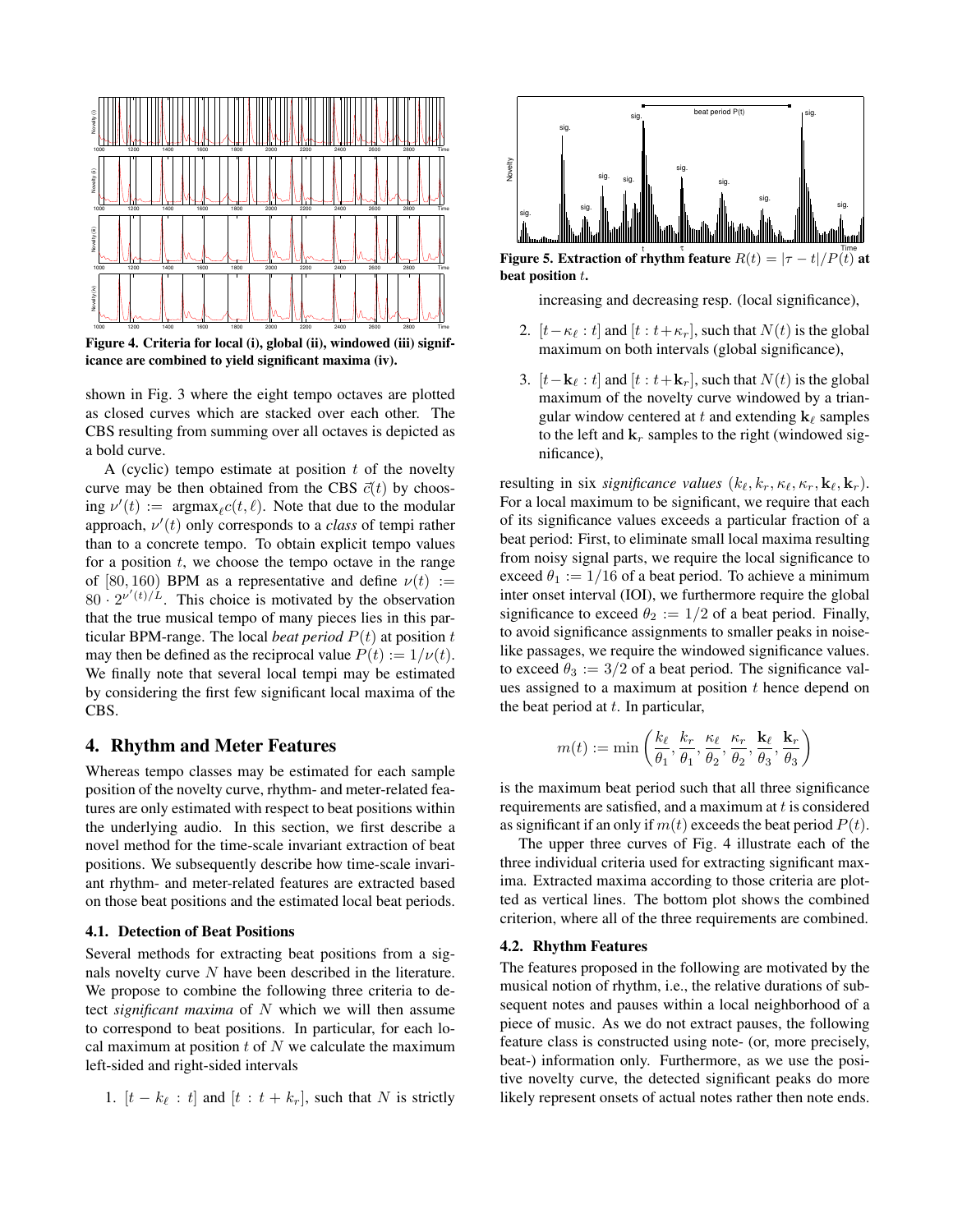

**Figure 6. Extraction of a 6D meter feature at beat position** t**.**

The basic idea behind constructing rhythm-based features now consists of considering ratios of subsequent significant maxima and local beat periods. Fig. 5 shows a novelty curve with significant maxima indicated by the label *sig.* To assign a rhythm-like feature to a position  $t$  containing a significant maximum, we first determine the position  $\tau$  of the next significant maximum and let  $R(t) := |\tau - t|/P(t)$ .

#### **4.3. Meter Features**

The musical meter encodes the accentuation of successive notes resp. beat positions. Although the succession of accentuated and unaccentuated beats musically is of periodic nature, the local meter of an actual performance is generally only pseudo-periodic. To measure the local accentuation in a neighborhood of a particular beat position  $t$ , we sample the novelty curve around  $t$  using a sampling interval of a quarter beat period  $P(t)$ :

$$
M(t) := (N(t + round(kP(t)/4)))_{k=0}^{5}
$$

defines a local 6D meter feature at position  $t$ , see Fig. 6, where the sampling positions  $kP(t)/4$  are rounded to the next sample position of the novelty curve. Note that although this choice of sampling positions seemingly favors rhythms related to quarters, our experiments show that the resulting features are meaningful also for other rhythm types.

To conclude this section we note that a final postprocessing step, where  $P(t)$ ,  $R(t)$ , and  $M(t)$  are quantized to some suitable sets of *feature classes* is performed as a preparatory step for the subsequent index-based audio identification. For example, instead of allowing a continuous range of meter features,  $M(t)$  is quantized to a set of 32 meter classes.

# **5. Robust Identification of Time-Scaled Audio**

To apply the proposed features to robust audio identification we first summarize a previously proposed method for efficient index-based audio identification and its adaptation to time-scale invariant audio identification [9]. We then apply the proposed features in an analogous fashion. Finally, we give some test results of the resulting retrieval method.

#### **5.1. Robust Audio Identification**

We consider a database  $D$  of n audio signals  $(x_1, \ldots, x_n)$ . Using a suitable feature extractor  $F$ , each signal  $x_i$  is processed to yield a feature set  $F[x_i]$  consisting of pairs  $[t, f]$ ,

**Table 1. Identification rates for differently time-scaled queries and top-5 rates (correct match is among the top 5 matches).**

| Scaling $[\%]$    | 79  | 84  | 89  | 94  | 97  |
|-------------------|-----|-----|-----|-----|-----|
| ID rate $[\%]$    | 87  | 95  | 98  | 98  | 98  |
| Top-5 rate $[\%]$ | 90  | 97  | 99  | 99  | 99  |
|                   |     |     |     |     |     |
| Scaling $[\%]$    | 103 | 106 | 112 | 119 | 126 |
| ID rate $[\%]$    | 99  | 98  | 98  | 94  | 90  |

where f denotes a feature class and  $t \in \mathbb{Z}$  a sample position. Then,  $[t, f] \in F[x_i]$  means that a feature of class f is assigned to position t of  $x_i$ . Note that we do not require the assigned features to be spaced regularly on the time axis. After feature extraction, we obtain the feature sets  $F[\mathcal{D}] := (F[x_1], \ldots, F[x_n]).$ 

To identify a query signal q, the feature set  $F[q]$  is extracted and the actual audio identification is performed based on the feature sets  $F[D]$ . In particular, a *match* to a query  $q$  is given by a document ID  $i$  and a shift parameter  $T$  such that  $F[q] + T \subseteq F[x_i],$  i.e., the  $T$ -shifted query features

$$
F[q] + T := \{ [t + T, f] \mid [t, f] \in F[q] \}
$$

coincide with features extracted from signal  $x_i$  [8].

As time-scaled audio signals result in time-scaled feature sets, this approach is not suitable to identify time-scaled audio signals. To extend the approach to facilitate the identification of time-scaled audio, we introduce an additional feature component s reflecting the time-scale of a particular feature. Then, features are of the form  $[t, s, f]$  and a featurebased match now is a document ID  $i$ , a shift parameter  $T$ , and a scaling parameter S such that  $S \cdot F[q] + T \subseteq F[x_i]$ , where  $S \cdot F[q] + T := \{ [St + T, Ss + T, f] \mid [t, s, f] \in F[q] \}$ defines the set of time-scaled query features. Details on this approach and the resulting indexing techique for fast audio identification are beyond the scope of this paper, see [9].

#### **5.2. Audio Features**

To apply the technique for audio identification with last section's features, we note that the beat period  $P(t)$  at position  $t$  actually changes linearly when the underlying signal is time-scaled and may be hence used as the local time-scale feature component s. The rhythm and meter features  $R(t)$ and  $M(t)$  are time-scale invariant by construction and are thus used as the local feature class  $f$ . In summary, for each signal  $x_i$  of  $D$ , we construct the set of features

$$
F[x_i] := \{ (t, P(t), [R(t), M(t)] ) \mid t \text{ beat pos. of } N[x_i] \}.
$$

Using the same procedure for a query signal  $q$ , it is straight forward to use the above audio identification technique.

#### **5.3. Test Results**

For our tests we used a database of 100 audio pieces of various genres with a total duration of 7 hours of music, result-